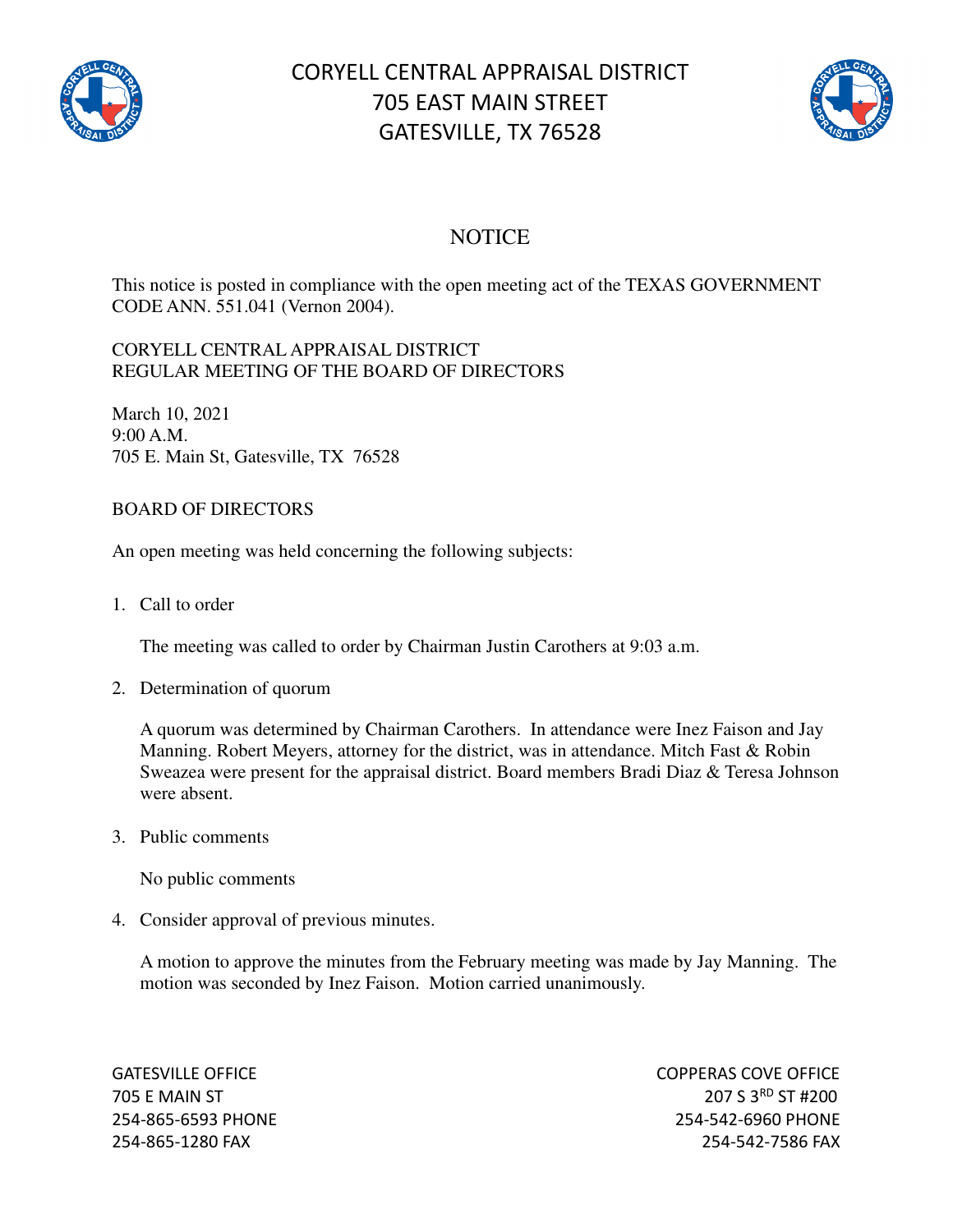



5. Consider approval of monthly financial reports.

The approval of the December & January financial reports was tabled until the April meeting.

6. Consider course of action concerning approval of 2020 Financial Audit of the Coryell Central Appraisal District.

Ms. Diana Ward of Jaynes, Reitmeier, Boyd & Therrell, P.C. presented the 2020 financial audit. A motion to accept the 2020 audit was made by Inez Faison. The motion was seconded by Jay Manning. Motion carried unanimously.

7. Consider course of action concerning approval of plans and specifications for remodel of 202 E. Robertson Ave, Copperas Cove, TX 76522.

No action was taken.

8. Consider course of action concerning the purchasing method that provides the best value for the Coryell Central Appraisal District.

No action was taken.

9. Consider course of action concerning 2021 Coryell CAD Appraisal Review Board Membership.

A motion to approve Board Resolution 2021-0100 appointing Alberto Castillo to another term on the Appraisal Review Board was made by Jay Manning. The motion was seconded by Inez Faison. Motion carried unanimously.

#### 10. Chief Appraiser Report

- Preliminary Valuation Information for 2021 Appraisal Year
- 2021 Appraisal Notice Process
- 2021 Application project for Agricultural/Wildlife Valuations and Exemption Filings

GATESVILLE OFFICE **COPPERAS COVE OF EXAMPLE 2** 705 E MAIN ST 207 S 3<sup>RD</sup> ST #200 254-865-6593 PHONE 254-542-6960 PHONE 254-865-1280 FAX 254-542-7586 FAX